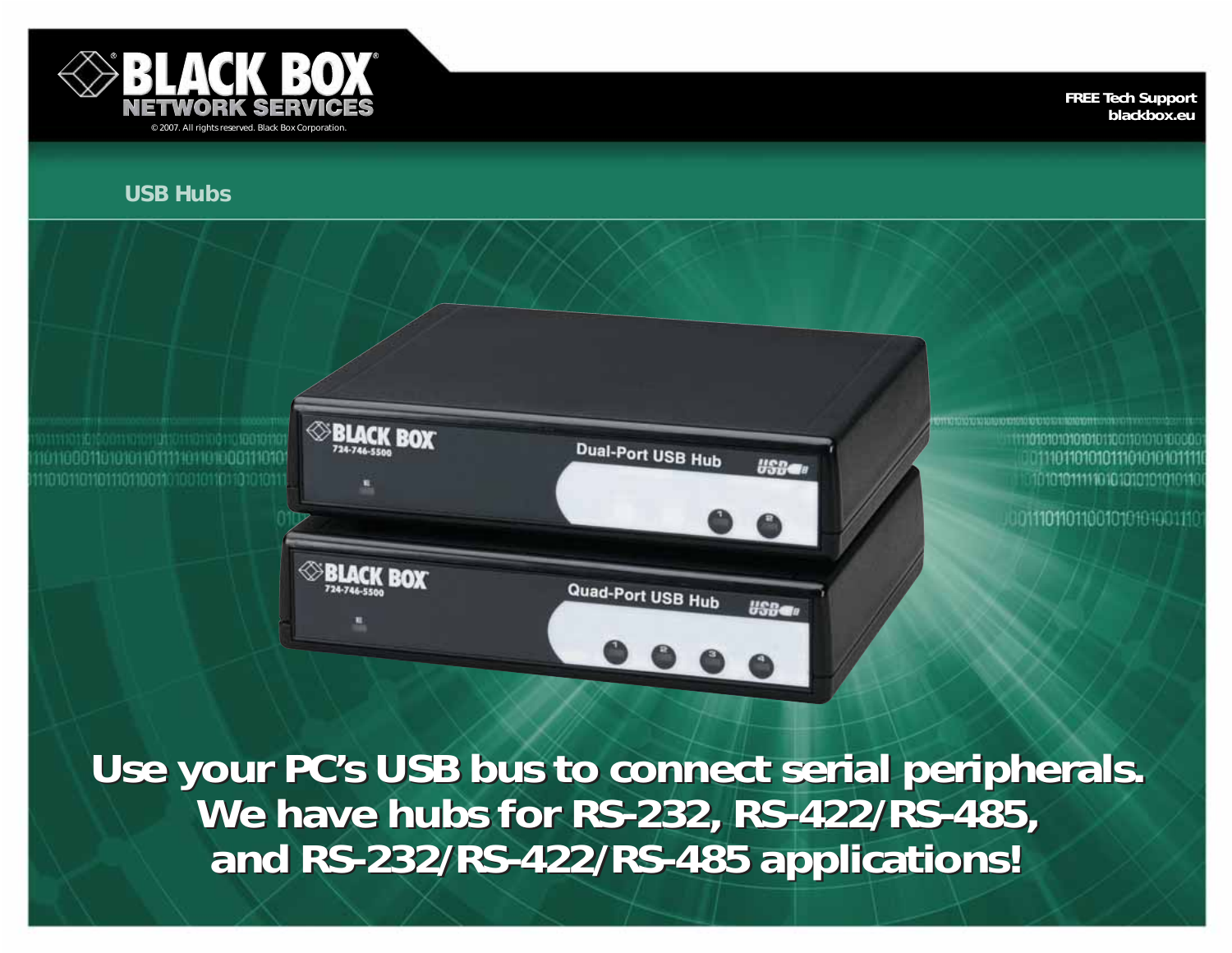### **FEATURES**

- **• High-speed alternatives to installing serial boards.**
- **• Support USB Version 1.1.**
- **• Data rates up to 921.6 kbps.**
- **• Plug-and-play, hot-swappable, autoconfiguring.**
- **• Ideal for industrial applications.**
- **• Include a 6-foot (1.8-m) USB cable.**
- **• Compatible with Windows® 98/Me/XP and Windows 2000.**

# *Use a USB Hub in an industrial monitoring application.*



#### **OVERVIEW**

USB connections have replaced serial connections as the preferred method of linking peripheral devices to computers. Why? Because USB offers increased bandwidth, lower costs than conventional I/O ports, and the ability to connect devices externally.

And wouldn't you prefer to use an external connection to connect your serial peripherals instead of installing a PCI or ISA card in your system? BLACK BOX® USB Hubs enable you to do just that.

These hubs are available with two, four, or eight ports for RS-232, RS-422/RS-485, or RS-232/RS-422/RS-485 communications.

No matter which model you choose, the USB Hubs enable non-USB serial peripherals to be connected to your PC's USB bus while preserving serial speeds (standard PC data rates of up to 921.6 kbps). These high-speed capabilities are the result of the hubs' two high-speed FIFO buffers—a 128-byte FIFO buffer for data transmission and a 384-byte FIFO buffer for data reception.

The hubs spare you from opening your computer case, and they don't require resources such as input/output (I/O) ports or IRQs. In addition, your system doesn't need to be USB, both in terms of hardware and operating system.

Just think of the possible applications. Instead of plugging factory automation devices into serial ports on a PC, you can attach them to a hub and, in turn, connect the hub to your PC's USB bus. Data rates continue to transfer at serial connection speeds through the externally attached serial devices.

The USB Hubs are ideal for connecting factory automation devices, such as data loggers and industrial machinery, or any device that depends on links that aren't affected by excessive noise or spikes in voltage.

And, with these hubs, you not only get industrial-quality serial connections, but automatic RS-485 data enable/disable along with a DB9 connector that's compatible with PCI and ISA RS-422 products.

You don't need much time to connect one of the hubs, either. These compact units connect to peripheral serial devices in external plug-and-play fashion. And they're hotswappable—you don't have to turn off your PC to install one.

Setup is easy. The hubs are shipped with drivers on a CD-ROM. Screen captures, including a "new hardware found" wizard, are used to locate the appropriate drivers and, once they're found, a pop-up window indicates correct installation of the new ports and that the hub's hardware is ready for use.

Each port on a USB Hub can be individually configured to the RS- interface of your choice. To do this, simply adjust DIP switches and DIP shunts.

LEDs indicate whether USB is enabled and if there's activity on any hub ports. Upon hub installation, you can begin the setup utility and use the included loopback plug to check communications between TD and RD.

When testing in loopback mode, a port LED flashes and the interface screen displays echoed data (in the form of a hex pattern and ASCII data strings) to verify the hub's readiness for use in your application.